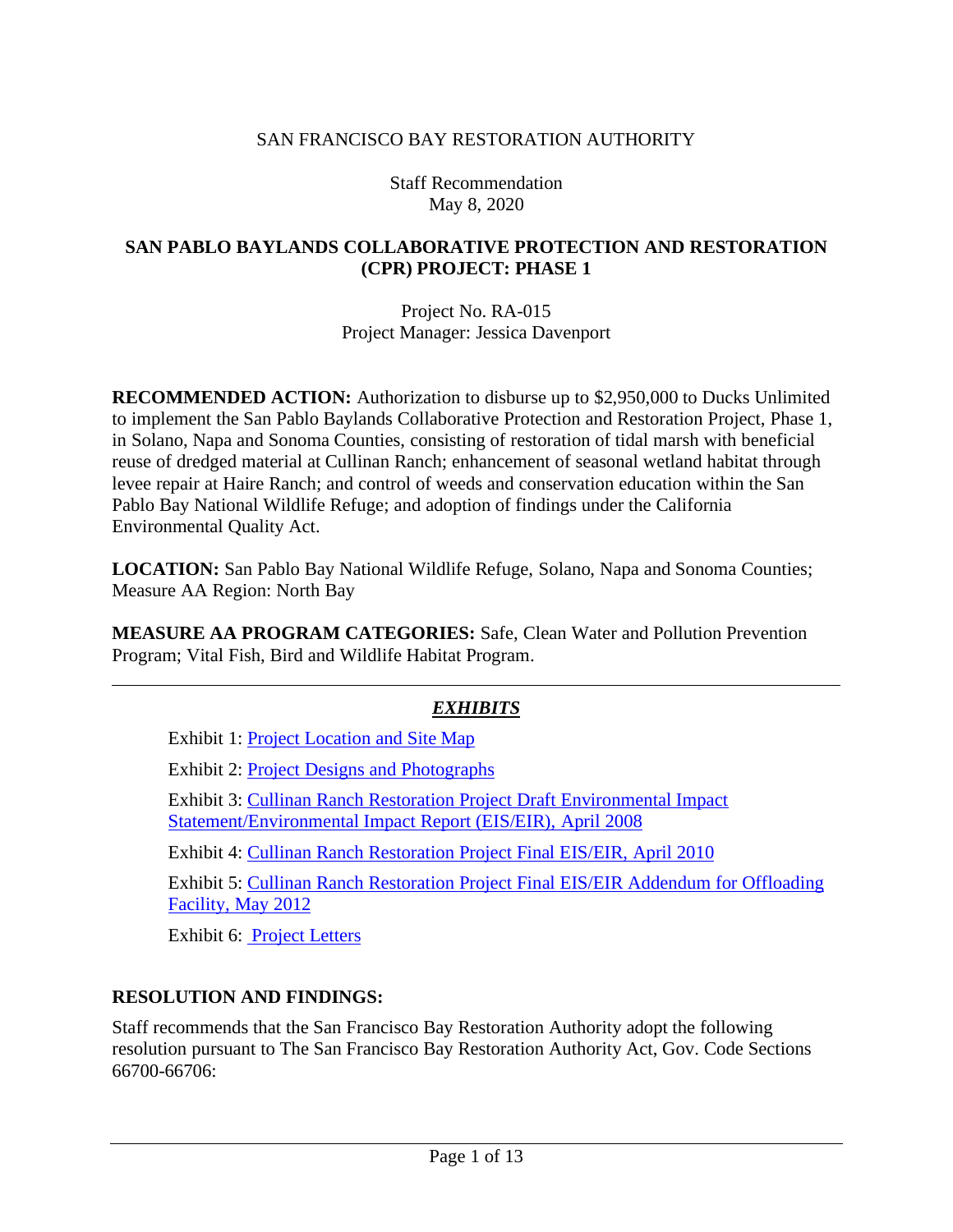"The San Francisco Bay Restoration Authority hereby authorizes the disbursement of an amount not to exceed two million nine hundred fifty thousand dollars (\$2,950,000) to Ducks Unlimited to restore tidal marsh with beneficial reuse of dredged material at the Cullinan Ranch site; enhance seasonal wetland habitat through levee repair at the Haire Ranch site; and control weeds and conduct conservation education within the San Pablo Bay National Wildlife Refuge. Prior to commencement of the project, the grantee shall submit for the review and written approval of the Executive Officer of the Authority the following:

- 1. A detailed work program, schedule, and budget.
- 2. Names and qualifications of any contractors to be employed in carrying out the project.
- 3. A plan for acknowledgement of Authority funding.
- 4. Evidence that all permits and approvals required to implement the project have been obtained.
- 5. Evidence that the grantee has entered into agreements sufficient to enable the grantee to implement, operate, and maintain the project.
- 6. Evidence that the grantee has entered into a project labor agreement consistent with San Francisco Bay Restoration Authority Resolution 22."

Staff further recommends that the Authority adopt the following findings:

"Based on the accompanying staff report and attached exhibits, the San Francisco Bay Restoration Authority hereby finds that:

- 1. The proposed authorization is consistent with The San Francisco Bay Restoration Authority Act, Gov. Code Sections 66700-66706.
- 2. The proposed authorization is consistent with The San Francisco Bay Clean Water, Pollution Prevention and Habitat Restoration Measure (Measure AA).
- 3. For the Cullinan Ranch element of the project, the San Francisco Bay Restoration Authority has independently reviewed and considered the information contained in: (1) the *Cullinan Ranch Restoration Project Final Environmental Impact Statement/Environment Impact Report* (Final EIS/EIR), which was certified by the California Department of Fish and Wildlife on April 22, 2010 pursuant to the California Environmental Quality Act ("CEQA"), and is attached to the accompanying staff recommendation as Exhibits 3 and 4; and (2) the *Cullinan Ranch Restoration Project Final EIS/EIR Addendum for Offloading Facility* (Addendum) adopted by the California State Lands Commission on May 24, 2012 and attached to the accompanying staff recommendation as Exhibit 5. The Final EIR/EIS and Addendum identified potential significant effects of the Cullinan Ranch Restoration Project in the areas of Biological Resources; Cultural Resources; Air; Noise; Transportation; and Land Use Recreation and Public Health. The Authority finds that the mitigation measures identified in the Final EIS/EIR and Addendum will avoid, reduce or mitigate the potential significant effects of the Cullinan Ranch Restoration Project except for six effects described below.
- 4. Statement of Overriding Considerations for Cullinan Ranch Restoration Project. The six effects of the Cullinan Ranch Restoration Project that are significant and unavoidable are: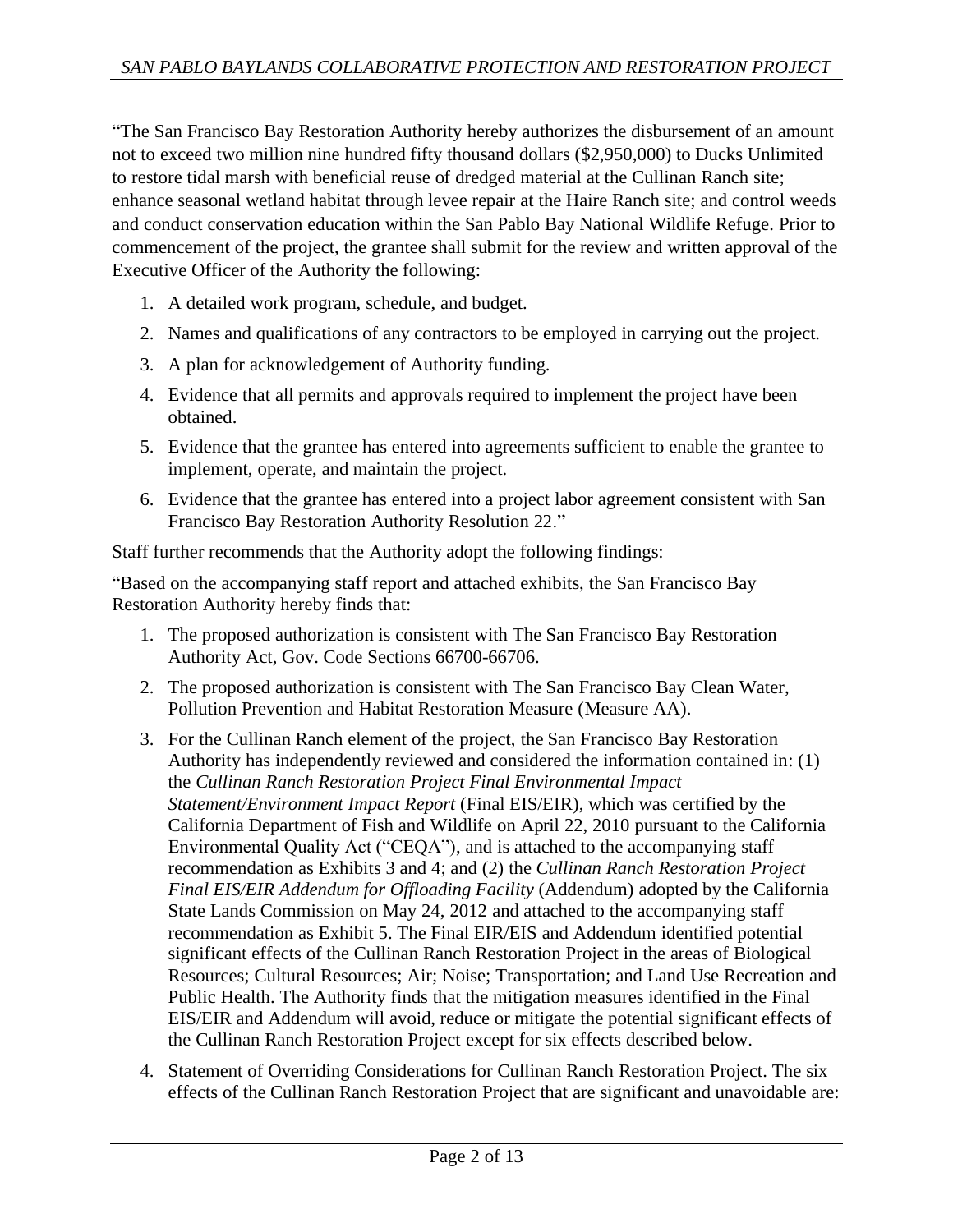(a) placement of permanent fill in jurisdictional wetlands and waters of the U.S., (b) permanent loss of burrowing mammal habitat and potential mortality of individual mammals, (c) loss of foraging habitat for some raptor species, (d) loss of habitat for some species of wintering waterfowl, (e) loss of potential foraging habitat for special status bat species, and (f) conversion of seasonal wetland habitat to tidal marsh habitat. The Authority finds that the specific environmental and other benefits of Cullinan Ranch Restoration Project described in the accompanying staff recommendation and detailed in the Final EIS/EIR outweigh and render acceptable these unavoidable adverse environmental effects. These benefits include that the Cullinan Ranch Restoration Project will restore native habitat for threatened and endangered salt marsh species as well as other plant and animal species that otherwise would be threatened by loss of critical habitat, and the project will reestablish wildlife corridors and connectivity of habitats at the landscape scale."

### PROJECT SUMMARY:

Staff recommends that the San Francisco Bay Restoration Authority authorize the disbursement of up to \$2,950,000 to Ducks Unlimited to implement the San Pablo Baylands Collaborative Protection and Restoration (CPR) Project, Phase 1 (project), which will restore and enhance important wetland habitats on the San Pablo Bay National Wildlife Refuge (Refuge) (See Exhibit 1). The Refuge is owned and managed by the U.S. Fish and Wildlife Service (USFWS). The project has long been a top priority of many local and regional habitat restoration plans. The Refuge is within the larger landscape known as the San Pablo Baylands, which includes more than 40,000 acres of current and historic tidal wetlands, non-tidal perennial and seasonal wetlands, riparian corridors, and uplands. The project advances the landscape-scale restoration vision of the *Baylands Ecosystem Habitat Goals Science Update 2015* (2015 Science Update) – to create an unbroken band of restored marshes from the Petaluma River to Vallejo.

Reclamation and conversion have led to the loss of approximately 82% of historic wetlands in the San Pablo Baylands, which despite this loss remain among the most important waterfowl and shorebird staging and wintering habitat complexes in the Pacific Flyway. The area supports over 30 species of waterfowl, and approximately 50% of the Pacific Flyway diving duck population; peak waterfowl populations approach 280,000 ducks. The area also supports nearly 600,000 shorebirds during peak migration periods. Reclaimed lands have subsided three to seven feet relative to marsh elevation depending on land use history. Nevertheless, forthcoming studies indicate that the project is in a prime location for restoration, based on the area's high resilience to sea level rise due to its high sediment supply, both now and into the future (*Healthy Watersheds, Resilient Baylands Report*, San Francisco Estuary Institute, in preparation).

Major restoration along the Napa River corridor began with the restoration of over 8,700 acres of former salt production ponds and the salt production facility known as the Napa Plant Site, in what is now the Napa-Sonoma Marshes State Wildlife Area, owned and managed by the California Department of Fish and Wildlife. This was followed by the restoration of 1,249 acres at the western portion of Cullinan Ranch (Cullinan West) on the Refuge.

The project will expand this effort by restoring 290 acres of wetlands near the lower Napa River at the eastern portion of Cullinan Ranch (Cullinan East) through placement of dredged sediment to accelerate restoration and improve resilience for sea level rise. It will also include work in the Sonoma Creek Baylands, where it will repair a levee, enabling enhancement of approximately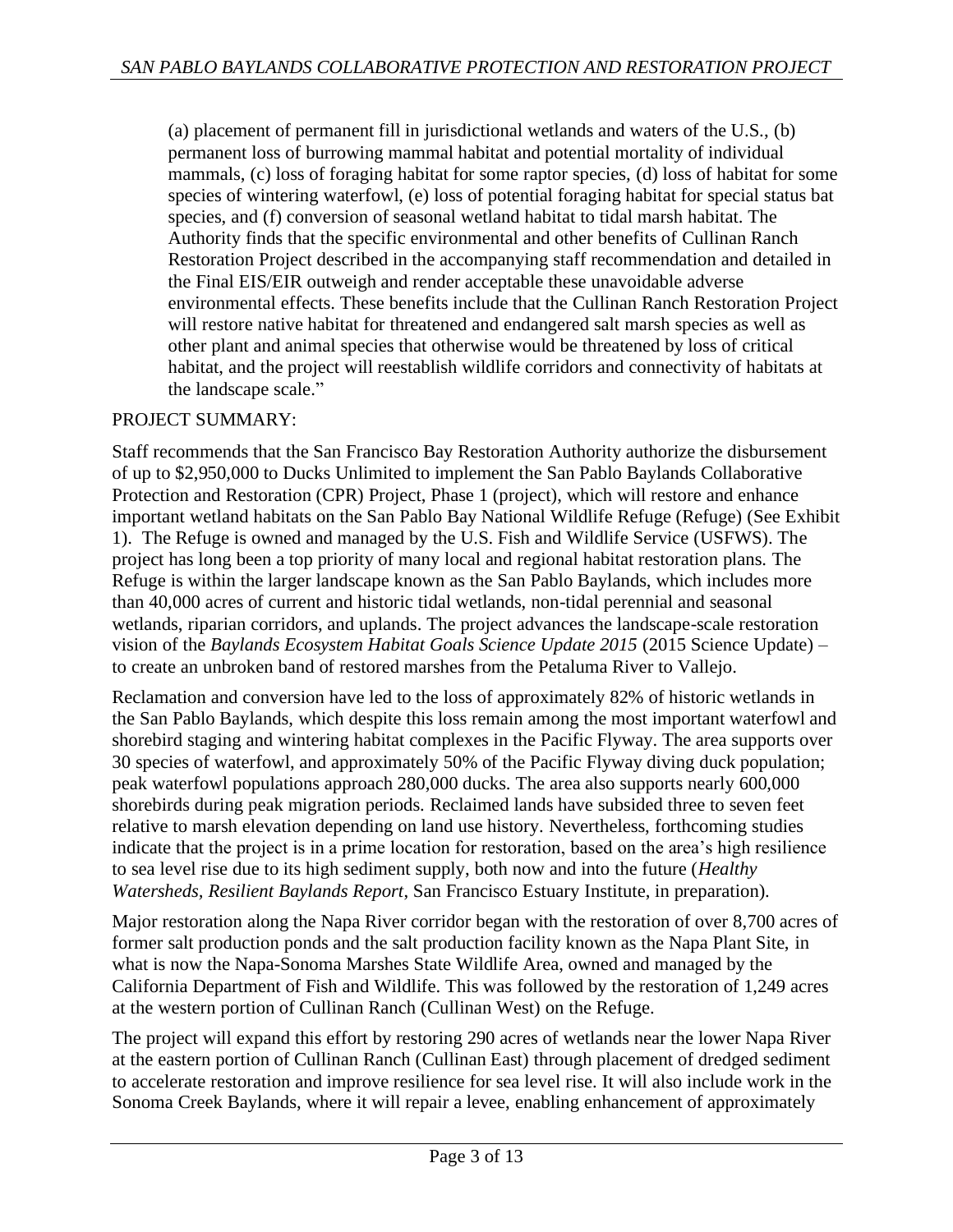740 acres of seasonal wetland at Haire Ranch, the northeastern portion of Skaggs Island, another Refuge property. Finally, it will remove invasive plant species throughout the Refuge and provide conservation education. Each of these four project components are described in detail below.

- **1. Habitat Restoration at Cullinan Ranch.** This component of the project consists of placing dredged sediment and grading the 290-acre Cullinan East site to create elevations appropriate for marsh and upland habitat restoration, and restoring the site to tidal action. Project elements include the cost offset for bringing dredged sediment to the site,<sup>1</sup> lowering existing levees, excavating levee breaches at strategic locations to restore hydrology and historic channel networks, and creating broad upland transition zones and islands to benefit tidal marsh species. The project will fund import of approximately 200,000-400,000 cubic yards of dredged sediment above and beyond quantities already slated for beneficial reuse, prioritized based on value, proximity, and quantity. It is anticipated that dredged material from the Petaluma River will be available for placement at the site. Several project elements have already been completed, including construction of upland refugia habitat, construction of the setback levee and Pole Barn levee to allow dredge sediment placement, and professional services. By placing dredged sediment on the site and raising the elevation of the site prior to breaching, the project will accelerate the restoration timeline by enabling marsh vegetation to colonize sooner and increase resilience to sea level rise (Exhibit 2, Figure 1). The project will benefit federally listed species such as the salt marsh harvest mouse and Ridgway's rail (formerly California clapper rail).
- **2. Habitat Enhancement on Haire Ranch.** This component of the project consists of levee repair through construction of a cutoff wall that will improve the functioning of a managed seasonal wetlands unit at Haire Ranch (Exhibit 2, Figure 2). A managed seasonal wetlands restoration project was constructed at Haire Ranch in 2018, but the deepwater unit (reservoir) can no longer be used as intended because seepage under its surrounding levee threatens to flood adjacent farm buildings. The levee will be repaired by construction of a concrete cutoff wall within the levee to prevent water seepage. This is necessary to allow the deepwater unit to be filled with water, thereby enabling the unit to be managed as designed with the ability to flush water out into the seasonal wetland unit and swales to halt or slow mosquito production, and the ability to hold water longer into the spring and summer to benefit waterbirds, depending on the water year. Holding

<sup>&</sup>lt;sup>1</sup> The "cost offset" refers to the incremental cost, above the Federal Standard, to deliver dredged material to a restoration site. As noted in the Measure AA Grant Program Guidelines, much of the dredging in the Bay Area is conducted by the U.S. Army Corps of Engineers, with other dredging conducted by ports, local agencies, or private entities, such as refineries. The Corps must dispose of the sediment in the least cost, environmentally acceptable manner (the Federal Standard). The Federal Standard is often the Deep Ocean Disposal Site or In-Bay Disposal sites. The Authority's grant funding is not intended to go towards the cost of dredging navigation channels, ports, or marinas. However, the Authority's grant funding may support the incremental cost, above the Federal Standard, to deliver dredged material to a restoration site, and the placement, management, and sculpting of material on-site.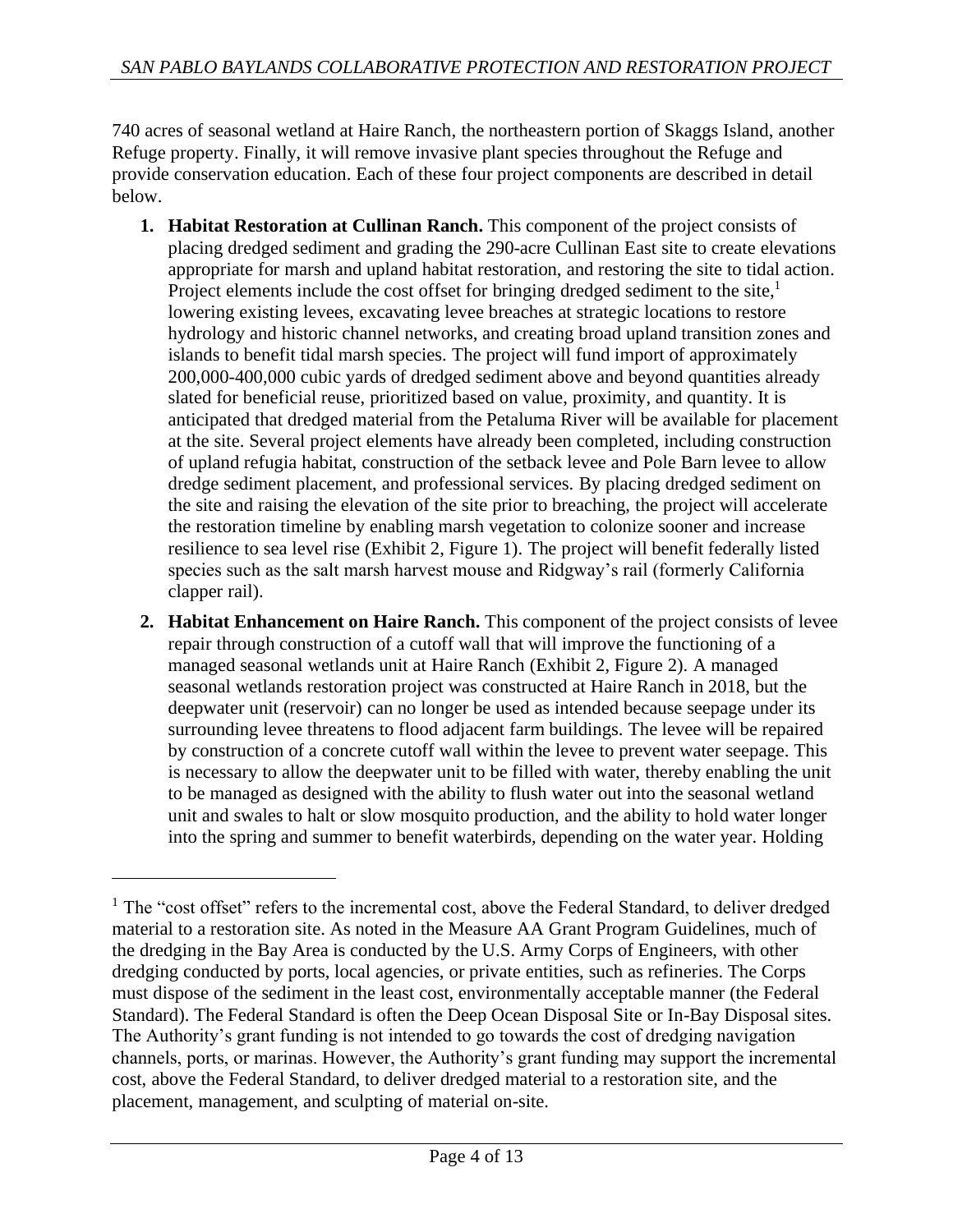water in the deepwater unit for a longer period has the added benefit of saturated soils halting decomposition of organic matter and thus reducing the rate of subsidence. Levee repair through construction of a cutoff wall will enhance approximately 740 acres of seasonal wetland habitat, a highly beneficial interim habitat type that has been selected to slow or reverse subsidence and benefit waterbirds.

- 3. **Targeted Weed Control on the Refuge.** This project component consists of performing invasive species control on previously prioritized weed patches to attain control and reduce the need for more extensive efforts in the future. Weeds have been prioritized based on protecting threatened and endangered species habitat and keeping invasive weeds out of recently restored sites.
- **4. Conservation Education.** This project component consists of bringing students from Mare Island Technology (MIT) Academy in Vallejo to explore the Refuge and participate in environmental education activities focused on tidal wetland habitats. Planned activities include environmental interpretation (nature journaling and multi-media art), field learning about biology, water quality data collection, and recreation (kayaking, fishing, and biking). MIT Academy students are predominantly low-income students of color (Hispanic, Filipino, African American, Asian and Pacific Islanders).

The project's Measure AA application included a range of additional elements: demolition of existing structures on the Refuge's Haire Ranch and Detjen properties, construction of new shade structures and seating for visitors to the Refuge's headquarters, and a property acquisition led by the Sonoma Land Trust and prioritized in the Authority-funded Sonoma Creek Baylands Strategy Staff considers acquisitions in this area to be a high priority and might recommend a grant for the property acquisition in the near future, when details become available, as Phase 2 of this project. However, staff recommends consideration of the other project elements (i.e., demolition of existing structures on the Haire and Detjen properties and construction of new shade structures and seating) be postponed to a future year because they are not as urgently needed. Postponing the additional project elements will not prevent the four recommended elements listed above from moving forward.

Ducks Unlimited (DU), the lead organization for this project, will implement the project in partnership with the Refuge, Sonoma Land Trust, and Friends of San Pablo Bay National Wildlife Refuge (Friends). The Refuge and DU have been working collaboratively in the region for over a decade, including the large-scale restoration of Sears Point, planning for restoration of Skaggs Island, and the development of the Sonoma Creek Baylands Strategy. Friends will work with Vallejo's MIT Academy, the Refuge, and DU to bring students to the Refuge for field learning and recreation.

DU is a 501(c)(3) non-profit organization and the largest wetlands conservation organization in the country. DU's mission is to conserve, restore, and manage wetlands and associated habitats for North America's waterfowl, other wildlife, and people, and has been conserving coastal wetlands in San Francisco Bay for over 20 years. DU's project team of biologists, engineers, and support staff has extensive expertise in tidal restoration design and implementation and is the prime implementing entity for nearly all tidal wetland restoration projects to date in the Bay. DU is an integral partner in the restoration of the San Pablo Baylands, including Napa-Sonoma Marshes Ponds 1-5 (DU oversaw construction) and Ponds 6-8 (technical advice), the former Napa Plant Site (DU oversaw construction), Cullinan West and East (planning, design,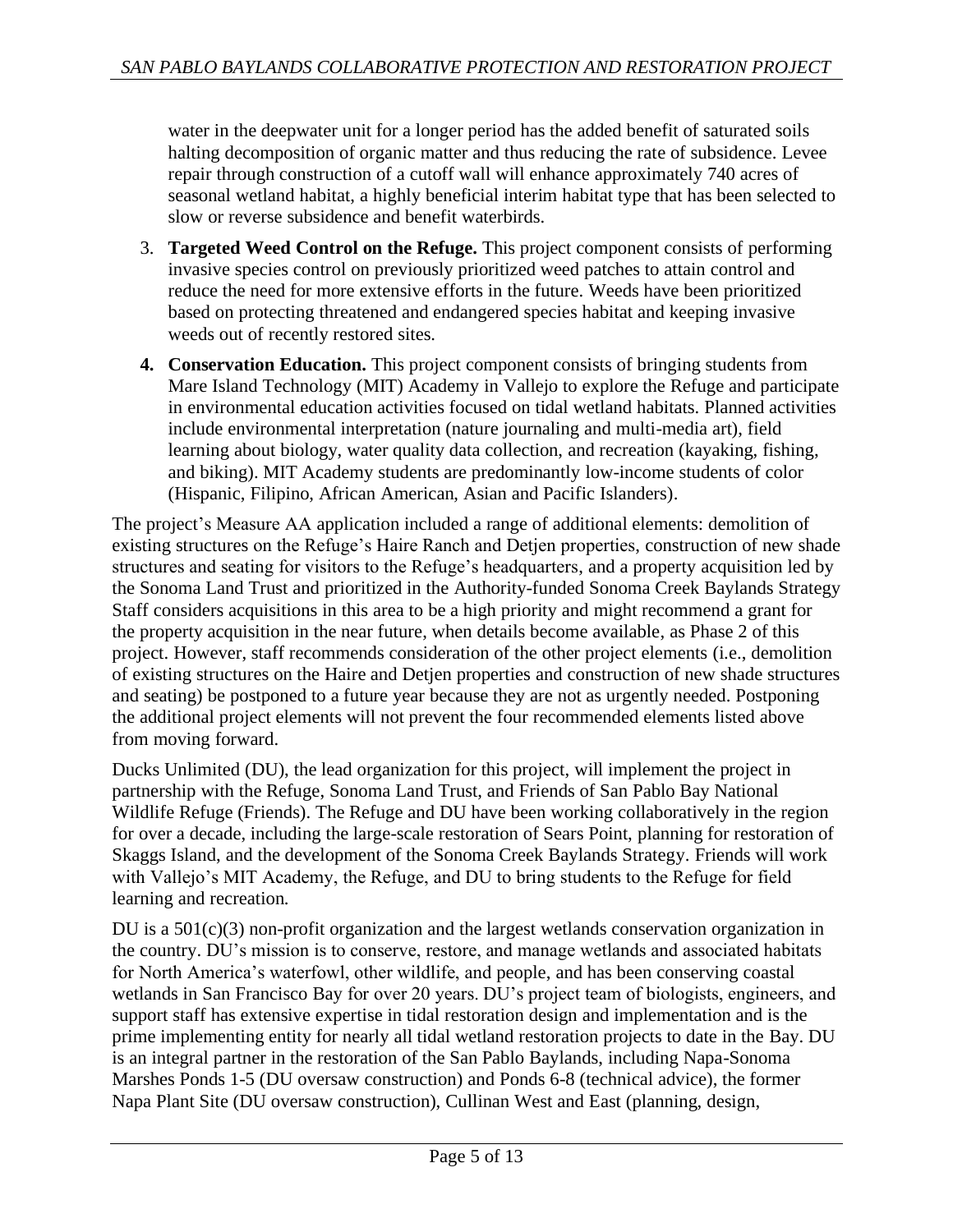implementation), Sears Point (planning, design, implementation), the initial Haire Ranch project (planning, design, implementation), and Skaggs Island (planning).

The project has a very high level of regional support and over a decade of momentum and positive results. It will provide many tangible benefits, including hunting, fishing, wildlife viewing, boating, and kayaking opportunities, as well as the conservation education project element described above. Although the project will not create any new public access, the area contains existing San Francisco Bay Trail, spur trails, and an existing observation platform, visitors' kiosks, interpretive signs, and multiple water access points including a state-of-the-art, universally accessible kayak launch facility, which is a designated Water Trail site, at Cullinan Ranch. Additional public access will be planned and implemented as part of future restoration implementation phases in the planning area of the Sonoma Creek Baylands Strategy.

The risk that infrastructure surrounding the San Pablo Baylands will be flooded due to sea level rise and/or the failure of unengineered earthen berms protecting deeply subsided sites prior to restoration is the greatest impetus to act quickly to restore this region to self-sustaining tidal wetlands. DU has significant experience dealing with these challenges in and around the project area. For example, in implementing earlier phases of the Cullinan Ranch Restoration Project, DU had to protect infrastructure elements next to Cullinan Ranch, including meeting a zerosettlement criterion along Highway 37, protecting the rail line and building a rail crossing, building both acceleration and deceleration lanes along Highway 37, armoring Pacific Gas & Electric towers, and facilitating placement of dredged material at Cullinan East. The project team understands that immediate action is needed while tidal restoration is safe and feasible, to keep pace with or get ahead of sea level rise. This is consistent with the 2015 Science Update, which prioritizes maximizing tidal marsh restoration by 2030.

# **Site Description:**

The project is located within the Refuge, with specific activities taking place on the Cullinan Ranch and Haire Ranch properties.

**The Refuge.** In response to rapidly disappearing wetlands and its prime location within the Pacific Flyway, the San Pablo Bay National Wildlife Refuge was created in 1974 to protect migratory birds, wetland habitat, and endangered species. Lying along the north shore of San Pablo Bay in Sonoma, Solano, and Napa Counties, the Refuge supports the largest wintering population of canvasbacks on the west coast, and protects the endangered salt marsh harvest mouse and the Ridgway's rail. The Refuge includes open bay/tidal marsh, mud flats, and seasonal and managed wetland habitats. It provides critical migratory and wintering habitat for shorebirds and waterfowl, particularly diving ducks, and provides year-round habitat for endangered, threatened, and sensitive species like the Ridgway's rail, salt marsh harvest mouse, California black rail, San Pablo song sparrow, and Suisun shrew. Numerous other threatened, endangered, and sensitive species require tidal marsh habitat for their survival, including 11 fish species that swim through San Pablo Bay to reach their fresh water spawning grounds. The San Pablo Bay National Wildlife Refuge is managed as part of the San Francisco Bay National Wildlife Refuge Complex.

**Cullinan Ranch.** The U.S. Fish and Wildlife Service purchased the Cullinan Ranch property in 1991, with an intent to restore the area to tidal marsh for the benefit of federally listed species such as the salt marsh harvest mouse and Ridgway's rail. The project also reestablishes wildlife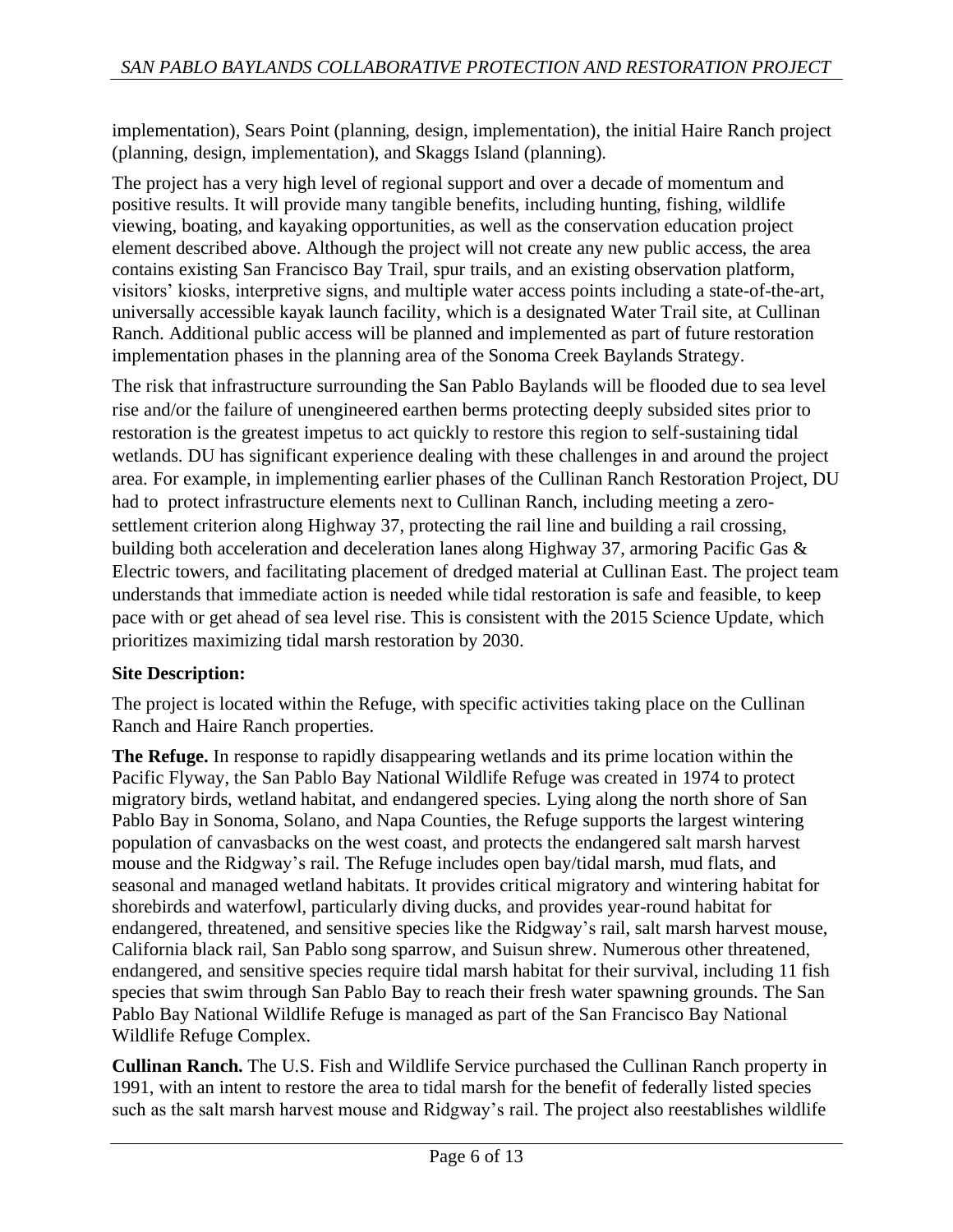corridors and connectivity of habitats at the landscape scale. In January 2015, three breaches were constructed in the northern perimeter levee thereby reconnecting over 1,200 acres of Cullinan Ranch to the surrounding tidal sloughs. This area (Cullinan West) is currently accreting sediment naturally through tidal action and providing open water habitat for a diversity of waterfowl and other waterbirds.

In order to accelerate the accretion rate and habitat development, project partners designated a 290-acre area (Cullinan East) for dredged material with plans to import up to 2.8 million cubic yards of material to the project site. The material is imported from dredging projects throughout San Francisco Bay, like Richmond Harbor. So far, over 1.1 million cubic yards of material have been imported to the site. Dredged sediment was initially delivered via barges which travelled up Dutchman Slough and moored adjacent to the project site; the material was hydraulically pumped over the perimeter levee and deposited in the dredged material containment area. To accommodate larger equipment, a Napa River offloading location was added, with a pipeline in Dutchman Slough. Within the next five years, the area will be restored to tidal action, and because of the dredged material, it will be at an elevation that is able to immediately support tidal marsh habitat.

**Haire Ranch.** Haire Ranch is part of Skaggs Island, which is situated midway along Highway 37 and in the ecological heart of the Sonoma Creek Baylands. Long targeted for conservation and restoration, a majority of Skaggs Island was transferred from the U.S. Navy to the USFWS as part of the Refuge in 2011. In 2013, the Natural Resource Conservation Service (NRCS) purchased a wetland easement on the property and Sonoma Land Trust acquired the underlying fee title. The property was then transferred to USFWS, thus achieving a critical first step toward restoration of the entire 4,400 acres.

Planning for tidal restoration of the deeply subsided Skaggs Island, in the heart of the Sonoma Creek Baylands, has been underway since 2013. In 2018, the Authority and USFWS co-funded the Sonoma Land Trust to lead the development of the *Sonoma Creek Baylands Strategy* (in preparation), a vision for habitat restoration, flood protection, public access and the redesign of Highway 37 and the rail line, in light of current elevations and projected sea level rise, among other factors. Concurrently with these planning processes, interim restoration of Haire Ranch, described below, was also undertaken.

DU partnered with NRCS and USFWS to plan, design, and implement the Haire Ranch Wetland Project with the goal of providing seasonal wetland habitat that will also accommodate longer term future tidal restoration. By December 2018, the water control structures, pump station, and tule transplants were in place and in January 2019, earthwork was complete. The conversion of approximately 782 acres of actively farmed agricultural fields to open water and seasonal managed wetlands was performed through grading, earthen berm construction, and by reconfiguring water control capability within Skaggs Island. Of the 782 acres on Haire Ranch, deep water comprises approximately 72 acres while 671 acres are seasonal wetlands interspersed with deeper wetland swales and potholes. Unfortunately, a problem with water operations on the site emerged in 2019. Winter flooding due to levee seepage threatened to flood the farm buildings, necessitating construction of the cutoff wall, described above.

# **PROJECT FINANCING**

**San Francisco Bay Restoration Authority** \$2,950,000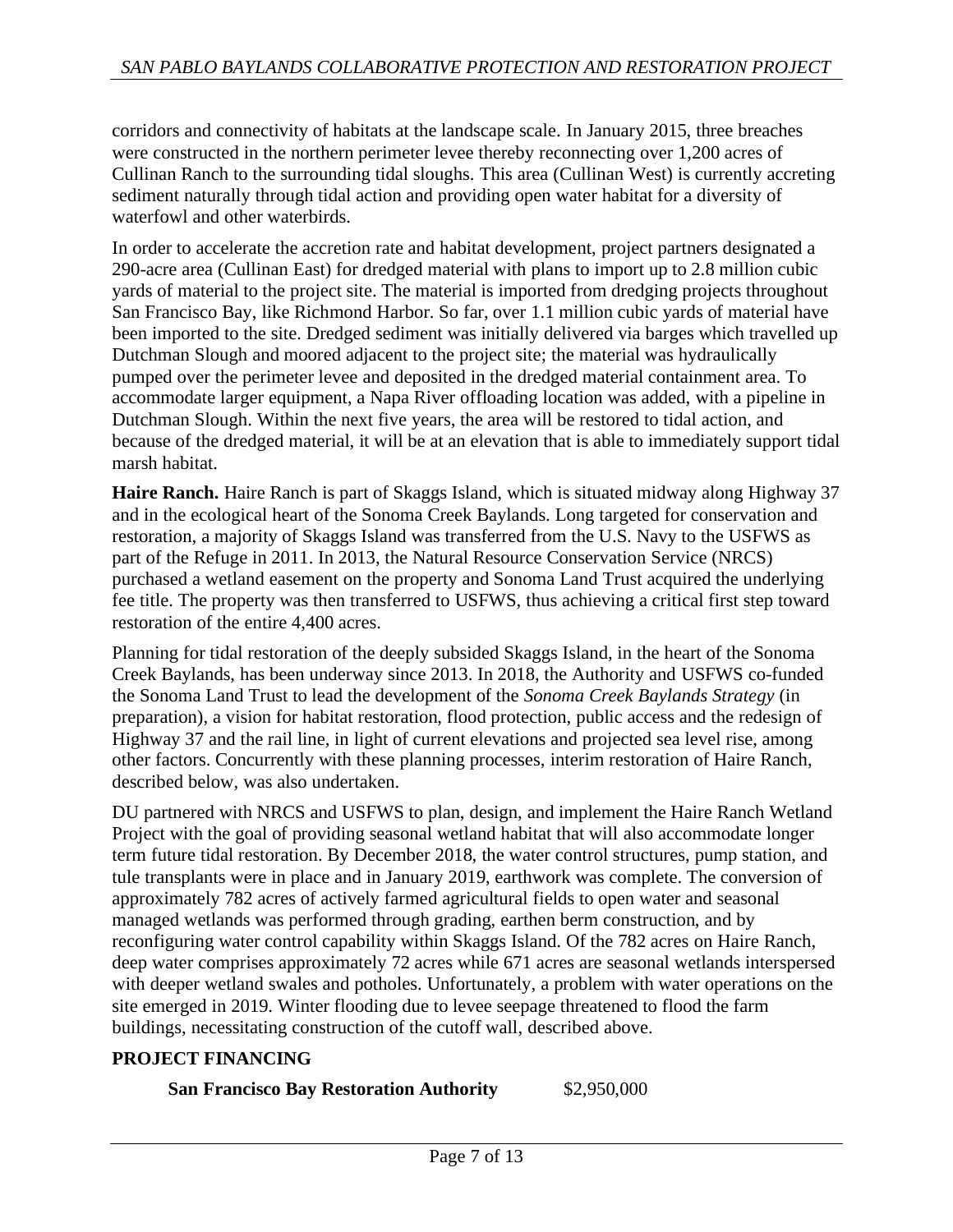### **Project Total \$8,082,194**

### Others \$5,132,194

In addition to the Authority funding, the grantee has obtained funding from several other sources. Other funds for Cullinan East include grants from the California Wildlife Conservation Board (WCB), National Coastal Wetlands Conservation Grant Program (NCWC), Castro Cove Trustee Council (Trustee Council), National Oceanic and Atmospheric Administration (NOAA), and U.S. Environmental Protection Agency (EPA). For Targeted Weed Control on the Refuge, the grantee has obtained funds from the National Fish and Wildlife Foundation (NFWF). A portion of the funds for both of these project elements has already been expended. Cargill will contribute \$120,000 towards the conservation education component of the project.

The USFWS will continue to operate and manage the restored and enhanced properties as part of the Refuge and has operations and maintenance staff and an annual budget for routine needs. If greater operations and maintenance needs arise, the Refuge would work within USFWS and with DU to identify additional sources of funding and to develop and implement solutions. Ongoing monitoring and studies will help track the progress of restoring Cullinan East to tidal marsh and enhancing Haire Ranch's seasonal wetlands. USFWS and DU are conducting the monitoring at Cullinan Ranch and NRCS is conducting the monitoring at Haire Ranch.

# **CONSISTENCY WITH AUTHORITY'S ENABLING LEGISLATION, THE SAN FRANCISCO BAY RESTORATION AUTHORITY ACT:**

Consistent with Section 66704.5(a), DU is a private nonprofit organization working on federally owned shoreline parcels in the San Francisco Bay area. Consistent with Section 66704.5(b), the project will 1) restore, protect, or enhance tidal wetlands, managed ponds, and natural habitats on the shoreline in the San Francisco Bay area; and (2) build or enhance shoreline levees or other flood management features that are part of a project to restore, enhance, or protect tidal wetlands, managed ponds, or natural habitats. Consistent with Section 66704.5(e) this award would be used to support construction for an eligible project.

# **CONSISTENCY WITH MEASURE AA PROGRAMS AND ACTIVITIES:**

This authorization is consistent with Measure AA's Safe, Clean Water and Pollution Prevention Program because it will restore wetlands that provide natural filters and remove pollution from the Bay's water.

This authorization is consistent with Measure AA's Vital Fish, Bird and Wildlife Habitat Program since it will significantly enhance or restore over 1,000 acres of wetland habitat that will support and increase vital populations of fish, birds, and other wildlife in and around the Bay, including the San Pablo Bay National Wildlife Refuge, part of the San Francisco Bay National Wildlife Refuge Complex.

This authorization is consistent with Measure AA's Shoreline Public Access Program. The conservation education element of the project will provide interpretive materials and hands-on learning about pollution prevention, wildlife habitat, and flood protection, to protect the Bay's health and encourage community engagement.

# **CONSISTENCY WITH MEASURE AA PRIORITIZATION CRITERIA:**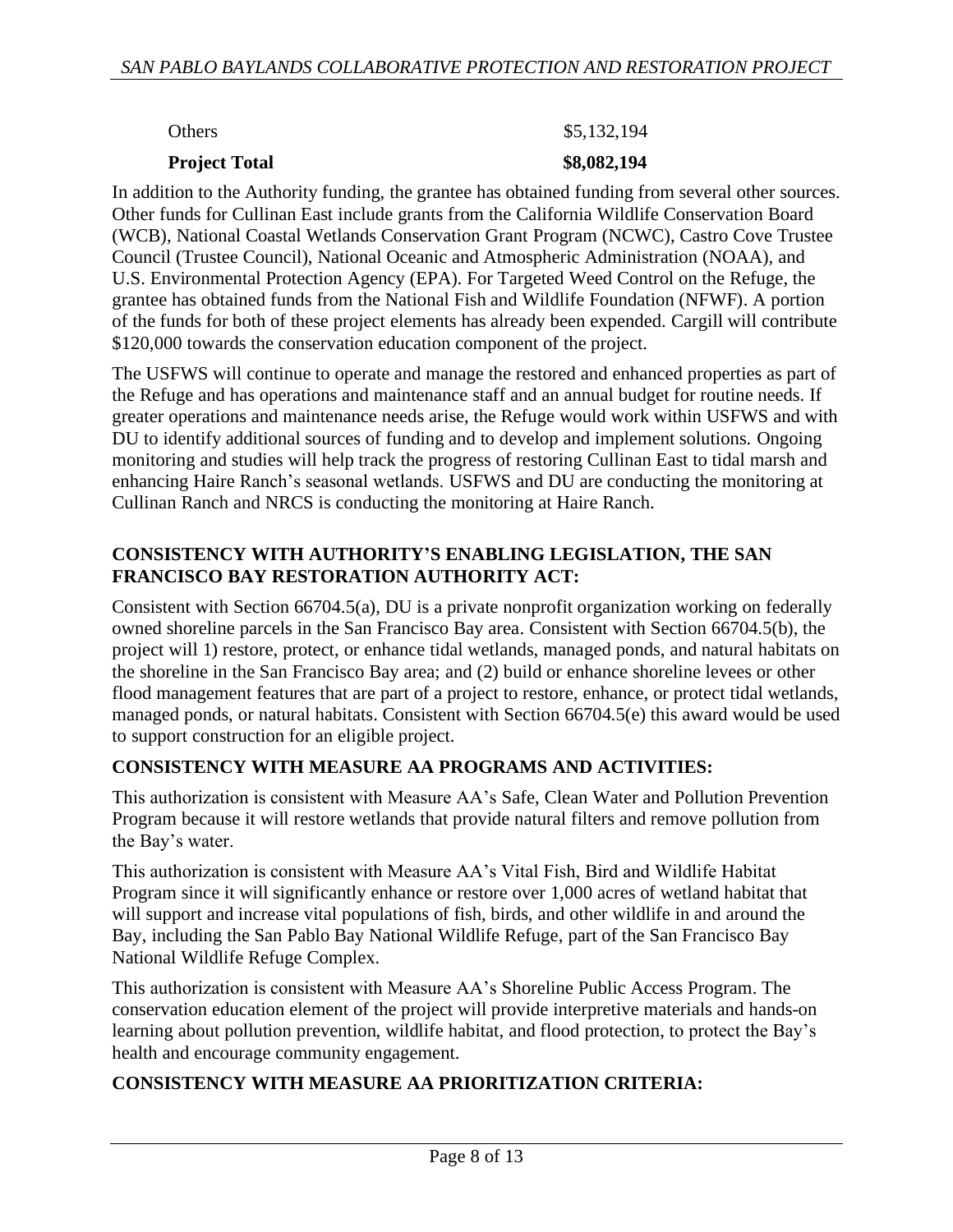- 1. **Greatest positive impact.** The project's greatest positive impact will be contributing to the creation of a large, connected, protected landscape, including over 14,000 acres of wetlands on the Refuge and within Napa-Sonoma Marshes State Wildlife Area. The project will enhance habitat for vital populations of fish, birds, and other wildlife; restore and enhance seasonal and tidal marshes, thereby enhancing the region's capacity to remove pollution from the Bay's water; and sequester carbon. It will provide habitat for endangered species, including Ridgway's rail and salt marsh harvest mouse, and provide foraging and wintering habitat for hundreds of thousands of waterfowl and shorebirds along the Pacific Flyway. Located on the Refuge, it will enhance opportunities for Bay Area residents to experience the Bay and appreciate all that it offers.
- 2. **Greatest long-term impact.** A key long-term impact of the project is the connection of upland and tidal habitats and the creation and protection of transition zones, which will provide critical migration space for tidal species as sea levels rise toward the middle of the century. Another long-term impact of the project is that it will advance the greater goal of the Sonoma Creek Baylands Strategy to restore a 20,000-acre matrix of tidal marsh, other wetland habitats, and upland foraging and resting habitat for hundreds of thousands of migratory birds along lower Sonoma Creek. This will provide habitat, water quality, flood protection, and climate resilience benefits to the Bay for future generations.
- 3. **Leveraging resources and partnerships.** The diverse funder and partner network comprised of federal, state, and local agencies, non-profit organizations, foundations, and industry demonstrates broad support for the project. (See PROJECT FINANCING section above for details.) The project has received support letters (Exhibit 6) from Congressman Mike Thompson, State Senator Bill Dodd, State Assemblymember Cecilia Aguiar-Curry, State Assemblymember Marc Levine, Solano County Supervisor Erin Hannigan, USFWS, Friends of San Pablo Bay National Wildlife Refuge, MIT Academy, Point Blue, NOAA, WCB, CDFW, Audubon California, San Francisco Bay Joint Venture, San Francisco Bay Trail, Water Trail, Bert Whittaker (Sonoma County Regional Parks), Grant Davis (Sonoma Water), Suzanne Smith (Sonoma County Transportation Authority), and the City of Petaluma.
- 4. **Benefits to economy.** Construction activities will result in direct employment of dozens of workers.
- 5. **Monitoring, maintenance, and stewardship.** USFWS adopted the Record of Decision for the Cullinan Ranch Restoration Project Final EIR/EIS, which incorporated its Mitigation Monitoring and Reporting Program by reference, on April 9, 2010. DU and the Refuge will create a comprehensive monitoring program with the following elements: compliance monitoring as required by agency permits and as described in the Cullinan Ranch Mitigation Monitoring and Reporting Plan; vegetation mapping; site adaptive management monitoring; and lessons-learned reporting.
- 6. **Coastal Conservancy's San Francisco Bay Area Conservancy Program.** The proposed project is supported by several local and regional plans, serves a regional constituency within the Bay, is ready for implementation, and will lose project benefits if not implemented quickly.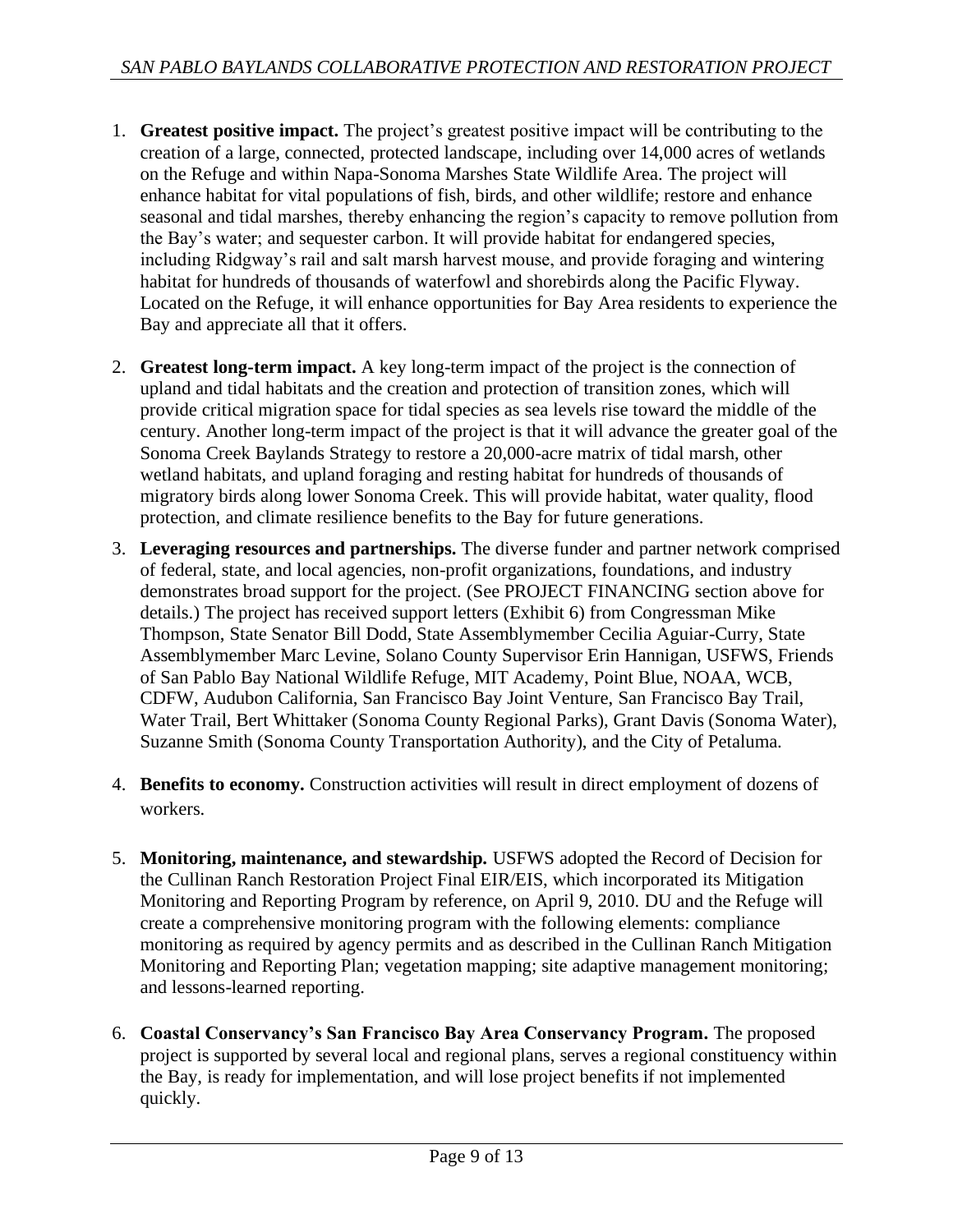- **Sonoma Creek Baylands Strategy.** Enhancement of Haire Ranch is part of the larger restoration planning effort for the Sonoma Creek Baylands. The Strategy, funded by Measure AA, is a plan to restore up to 20,000 acres of diked former baylands, with a focus on linking restored wetlands to upland habitat.
- **Restoring the Estuary: An Implementation Strategy for the San Francisco Bay Joint Venture.** The project will lead to the restoration, and enhancement of at least 1,000 acres, supporting the habitat conservation objectives of the San Francisco Bay Joint Venture.
- **Baylands Ecosystem Habitat Goals Science Update 2015.** The project promotes the goal for the North Bay subregion to create an unbroken band of restored marshes from the Petaluma River to Vallejo as soon as possible and reconnect the San Pablo Baylands to the Sonoma Creek watershed. The 2015 Science Update stresses the importance of establishing tidal marshes by 2030 to maximize resilience to sea level rise and emphasizes the need to accelerate the planning, permitting, and construction of restoration projects. The Project supports four of the report's five recommended actions: restore estuary-watershed connections, design complexity and connectivity into the baylands, increase coordination among stakeholders, and engage the citizenry in the baylands.
- **Long-Term Management Strategy for the Placement of Dredged Material in the San Francisco Bay Region, Management Plan.** The project supports the goal of this strategy to increase beneficial dredged material reuse. It will increase the amount of material going to restoration by providing funding to pay the cost offset of in-bay or deep-ocean disposal for dredging projects that have suitably clean sediments that otherwise would not go to beneficial reuse.
- **Recovery Plan for Tidal Marsh Ecosystems of Northern and Central California.** The project helps meet the core goal of this recovery plan —comprehensive restoration and management of tidal marsh ecosystems to lead to the delisting of the focal listed species in the plan.
- **Comprehensive Conservation and Management Plan for the San Francisco Estuary.**  The project includes restoration of critical physical processes and habitats, allowing tidal wetlands to migrate landward and ensuring habitat connectivity as climate change alters landscapes.
- **Water Quality Control Plan for the San Francisco Bay Basin.** Tidal and freshwater wetland restoration that results from the Project will increase the acreage of Bay wetlands and enable filtration of pollutants, helping to meet water quality objectives identified in this plan.
- 7. **San Francisco Bay Conservation and Development Commission's Coastal Management Program.** The project supports BCDC's Coastal Management program. Due to ongoing loss of and increasing threats to wetlands, BCDC has placed a high priority on wetland enhancement and stakeholder input that support maintenance of wetland function. BCDC supports direct intervention to prevent additional loss of wetlands and wetland function, and the project will intervene through the restoration and enhancement of at least 1,000 acres of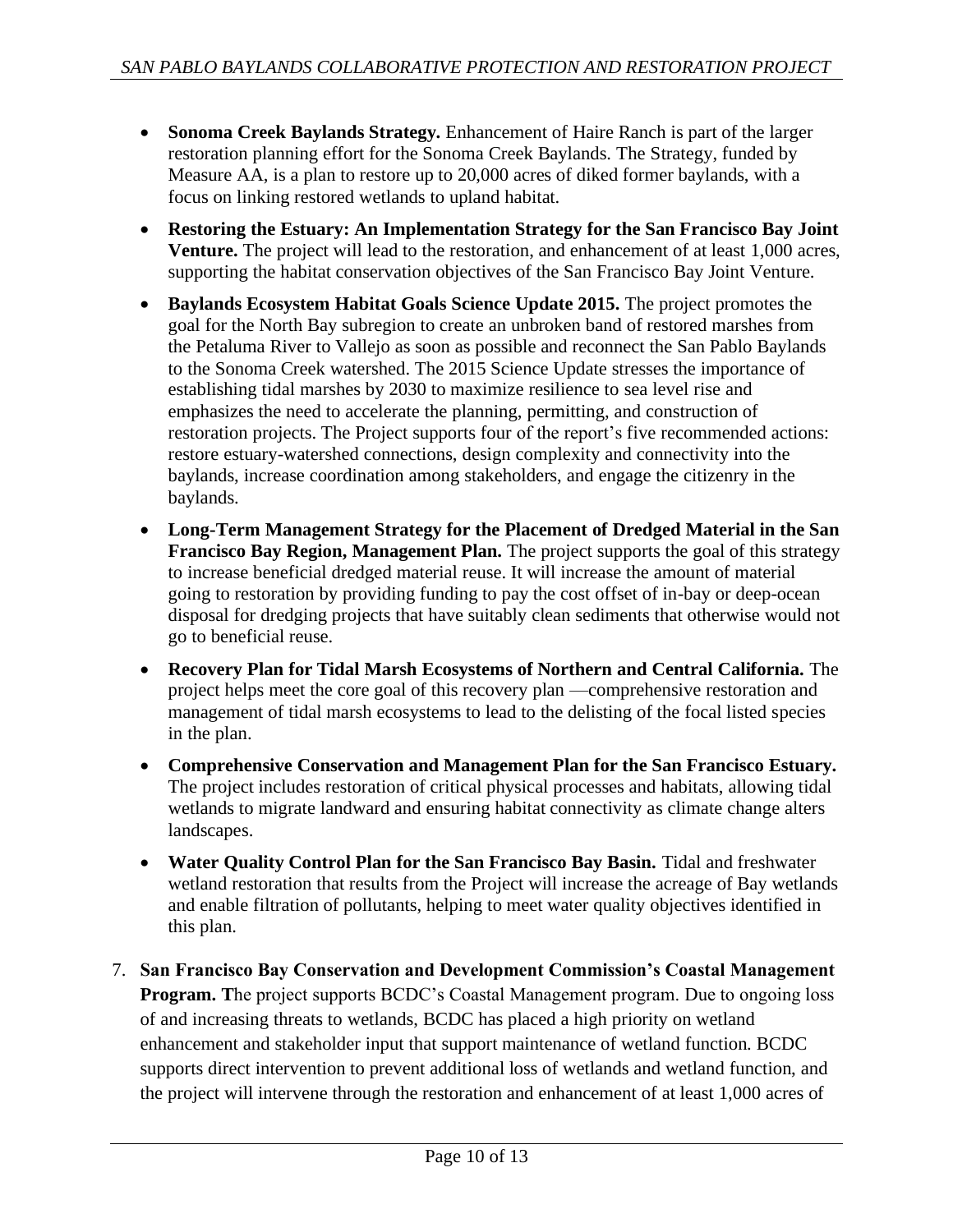tidal and seasonal wetlands. It is also consistent with BCDC's objective to increase opportunities for access.

8. **San Francisco Bay Joint Venture's Implementation Strategy.** The project is highly consistent with and helps achieve the SFBJV Implementation Strategy. All elements of the project are current priorities on the SFBJV list. In addition to meeting the primary objectives of restoring and enhancing bay habitats and including monitoring as part of habitat restoration and enhancement projects, the San Pablo Baylands CPR Project also helps meet the implementation strategy's acreage targets for the North Bay subregion.

# **COMPLIANCE WITH CEQA:**

The project consists of four elements, each of which complies with CEQA.

**Cullinan Ranch.** The Cullinan East element of the project is part of the ongoing Cullinan Ranch Restoration Project (CRR Project). On April 22, 2010, the California Department of Fish and Wildlife certified the *Cullinan Ranch Restoration Project Final EIR/EIS* (Final EIR/EIS), approved the CRR Project, and adopted the Mitigation Monitoring and Reporting Program for the CRR Project. (See Exhibit 3.) The Final EIR/EIS identifies the following impacts as potential effects that will be less than significant with implementation of mitigation measures:

- **Temporary loss of salt marsh harvest mouse habitat and potential mortality of individual salt marsh harvest mice.** This will be mitigated by taking the following actions: Removing salt marsh harvest mice and placing barrier fencing; creating a minimum of approximately 30 acres of new salt marsh harvest mouse habitat; implementing slow flood-up of Cullinan Ranch to encourage a slow emigration from the site rather than a rapid mass exodus that would likely follow rapid flood-up following breaching.
- **Temporary habitat loss that could disturb Ridgway's rails and black rails.** This will be mitigated by avoiding disturbance to Ridgway's rail and black rail habitat during their breeding period.
- **Disturbance of San Pablo song sparrow that could result in abandoned nests and mortality of young.** This will be mitigated by precluding nesting by San Pablo song sparrow by removing preferred nesting vegetation in salt marsh habitat in the vicinity of the breaches; and by conducting surveys prior to breaching, and if San Pablo song sparrows are present, constructing breaches outside of breeding season.
- **Construction-related mortality of salmonids and other special status fish.** This will be mitigated by avoiding construction that could affect tidal aquatic habitats when salmonid species are known to occur.
- **Potential spreading of invasive non-native plants.** This will be mitigated by preventing spread of perennial pepperweed and other invasive non-native plants to uninfested areas to the extent practicable; and monitoring the Cullinan Ranch site for and removing infestations by invasive non-native plants.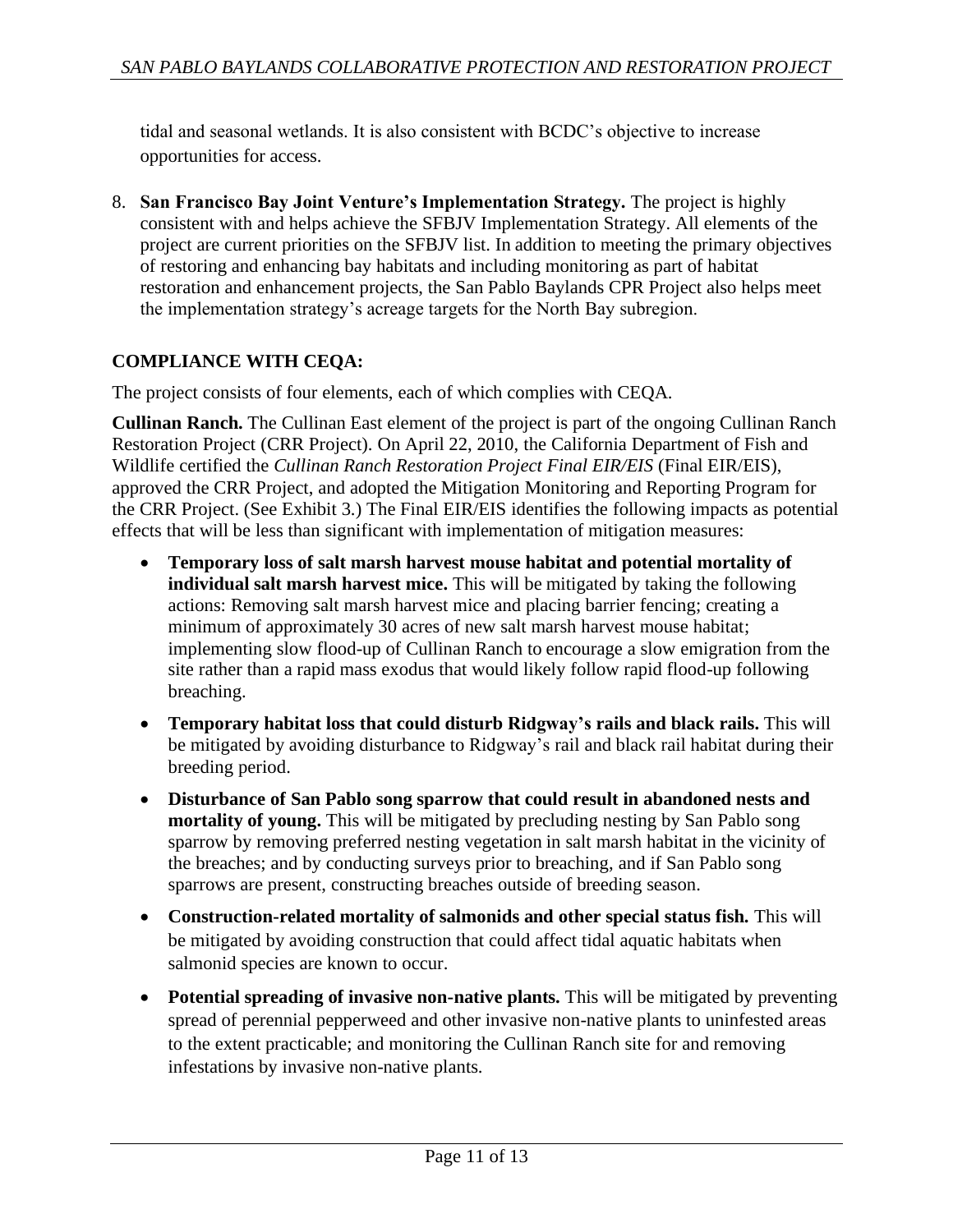- **Release of onsite contaminants contained in dredged materials.** This will be mitigated by implementing selected remediation within areas on the Cullinan Ranch site where dredging and soil-moving activities would occur during construction.
- **Adverse impacts on overall traffic operations along Highway 37 or its approaches during importing operations.** This will be mitigated by developing and implementing a traffic control plan in coordination with Caltrans.
- **Construction of access lanes to and from Highway 37 could result in temporary traffic congestion along Highway 37.** This will be mitigated by developing and implementing a traffic control plan in coordination with Caltrans.
- **Temporary increases in noise levels to more than 65 dBA during construction activities**. This will be mitigated by conducting noise monitoring and implementing noise reducing construction practices if needed.
- Construction-related emissions of PM10. This will be mitigated by implementing Bay Area Air Quality Management District standards to control PM10.
- **Potential effects on subsurface historic or archaeological artifacts.** This will be mitigated through the following measures: 1) if unanticipated historic or archeological artifacts are encountered during construction, all work within 50 feet of that area or that would affect that area will stop until an archeological consultant assesses the artifacts; 2) if unanticipated human remains are encountered during construction, a Native American tribal representative and the county coroner will be informed and consulted as required by state law; and 3) subsequent activities in the area will be subject to the findings of the archeological consultant and other required parties.

The Final EIR/EIS also identified significant and unavoidable impacts. These are placement of permanent fill in jurisdictional wetlands and waters of the U.S., permanent loss of mammal habitat and potential mortality of individual mammals, loss of foraging habitat for some raptor species, loss of habitat for some species of wintering waterfowl, loss of potential foraging habitat for special status bat species, and conversion of seasonal wetland habitat to tidal marsh habitat.

With respect to the significant and unavoidable impacts, staff recommends that the Authority adopt a statement of overriding considerations. The specific environmental and other benefits of the CRR Project described in this staff recommendation and detailed in the Final EIS/EIR outweigh and render acceptable the unavoidable adverse environmental effects. These CRR Project benefits are: 1) restoration of native habitat for threatened and endangered salt marsh species as well as other plant and animal species that otherwise would be threatened by loss of critical habitat, and 2) reestablishment of wildlife corridors and connectivity of habitats at the landscape scale.

On May 24, 2012, the California State Lands Commission approved a lease of state lands for the offloading facility for the Cullinan Ranch project. Because the location of the offloading facility had been changed from an upland area adjacent to Dutchman Slough to the Napa River with a pipeline in Dutchman Slough, the State Lands Commission prepared the *Cullinan Ranch Restoration Project Final EIS/EIR Addendum for Offloading Facility* (Addendum). The